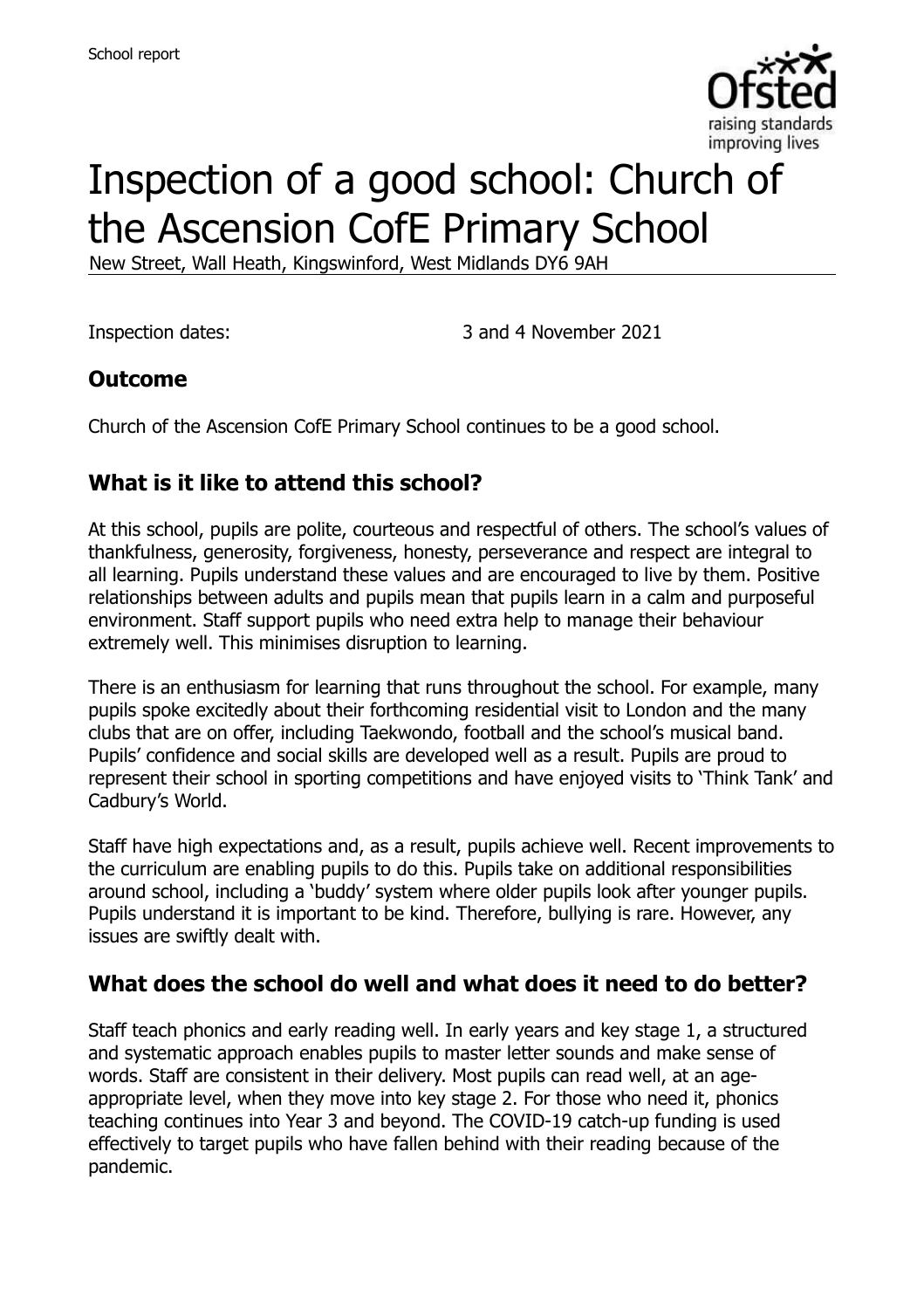

The mathematics curriculum is carefully considered. Leaders have provided a clear sequence of learning from Reception to Year 6 for staff to follow. Younger children get a good foundation in counting, number recognition and patterns. For example, children counted conkers accurately after a visit to the local park. This groundwork ensures pupils are well prepared to learn more complex concepts in key stage 1. Staff balance fluency in mathematics with problem-solving and reasoning well. The curriculum is ambitious and all pupils, including pupils with special educational needs and/or disabilities (SEND), are supported to achieve well. Teaching assistants' support is well deployed and effective.

Elsewhere in the school's curriculum, leaders have ensured there is breadth and balance in what pupils learn. Effective plans are in place for all subjects. Many curriculum leaders are new in post. They are well trained and knowledgeable, but some leaders have not introduced fully changes to assessment in their subject or monitored the implementation of the curriculum. However, in many subjects, including geography, there is clear evidence that pupils are producing work of high quality. Pupils talk confidently, using subjectspecific vocabulary, about the key knowledge they have remembered and the new skills they have acquired.

Identification of pupils' needs begins in the early years. Staff keep a watchful eye as children learn to communicate and socialise. Where needed, pupils have access to speech and language therapy. Staff ensure that pupils with SEND get regular support and have access to all the school does. Leaders have identified that checks on pupils' learning to see which interventions are working well are not as effective as they could be.

Most pupils have an excellent understanding of how to keep themselves healthy. One pupil said, 'If you don't look after your mind and body properly, you become unwell.' Annually, pupils take part in a 'good health' week and this further embeds the messages they learn throughout the year.

Staff responded very positively to Ofsted's staff survey. Those spoken to describe leaders as considerate of their workload. They are made to feel valued and appreciated. All staff are proud to work at the school and share the vision of becoming the best school they can be. Parents and carers are also of the view that there is a supportive ethos at the school. Parents say any problems are quickly sorted out by senior leaders who are always available and approachable.

Those responsible for governance are informed, evaluative and actively involved in monitoring the school. They have a clear understanding of their roles and responsibilities. They work closely with leaders to provide the support and challenge to improve the school's curriculum further.

### **Safeguarding**

The arrangements for safeguarding are effective.

Leaders and governors ensure the appropriate checks are carried out on school staff. Staff are vigilant about the potential risks that pupils may face. Staff receive up-to-date safeguarding training. They know what actions to take if they have any concerns about a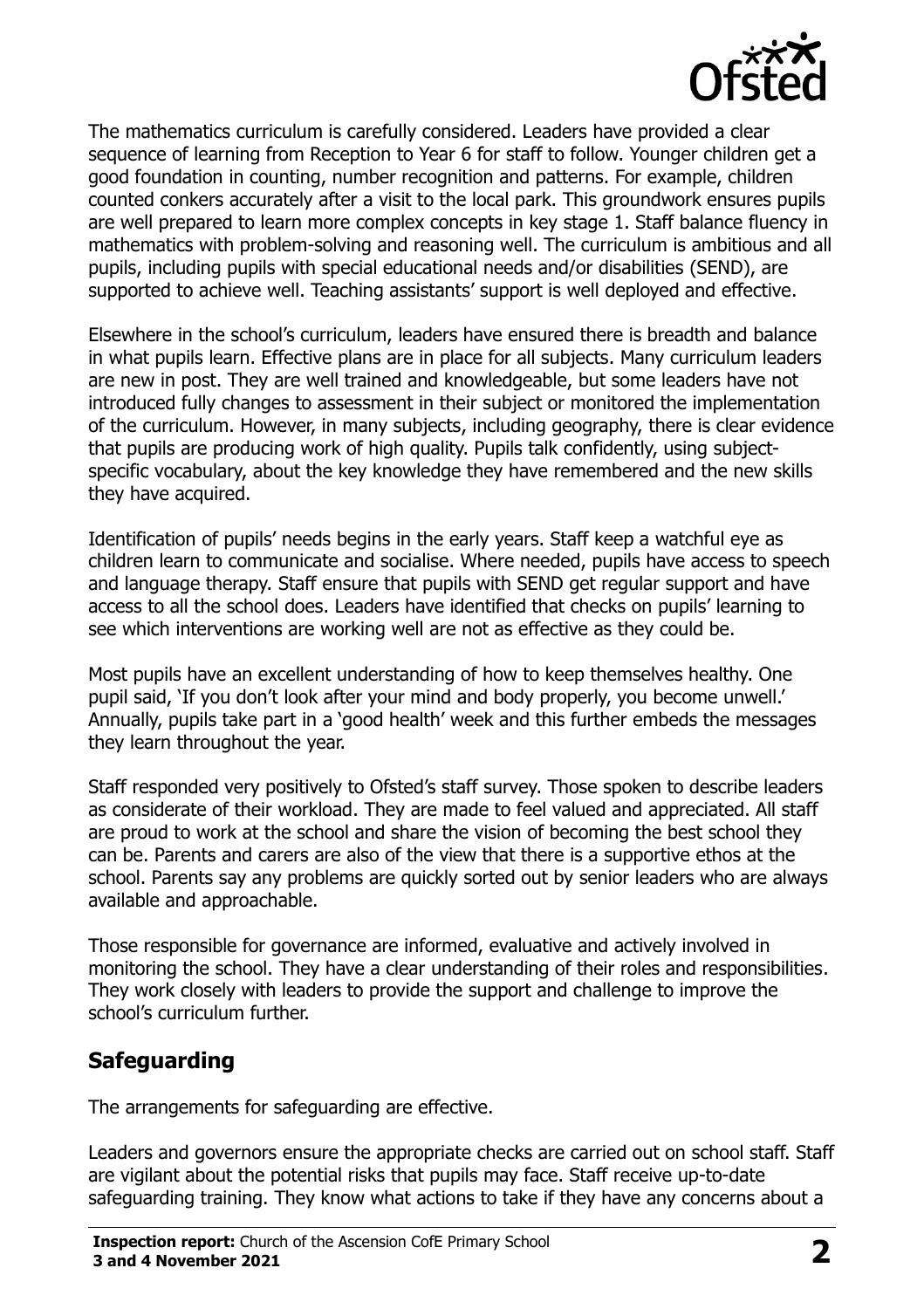

pupil's safety. Leaders work with external agencies to make sure pupils get the help they need. Pupils know how to keep themselves safe. They can talk about healthy relationships, internet safety and have had visits from the police and the Royal National Lifeboat Institution so they are aware of dangers in the locality. These visits help pupils to manage risk.

### **What does the school need to do to improve?**

#### **(Information for the school and appropriate authority)**

■ Several subject leaders are new to post and are still developing some aspects of their subjects. This includes refining curriculum planning and the use of assessment. Subject leaders need dedicated time and support to complete this work. In particular, leaders should ensure that assessment approaches are not overly onerous on staff. This will enable leaders to have a clear and accurate picture of pupils' learning in all subjects and enable pupils to make even more progress.

#### **Background**

When we have judged a school to be good, we will then normally go into the school about once every four years to confirm that the school remains good. This is called a section 8 inspection of a good or outstanding school, because it is carried out under section 8 of the Education Act 2005. We do not give graded judgements on a section 8 inspection. However, if we find evidence that a school would now receive a higher or lower grade, then the next inspection will be a section 5 inspection. Usually this is within one to two years of the date of the section 8 inspection. If we have serious concerns about safeguarding, behaviour or the quality of education, we will deem the section 8 inspection as a section 5 inspection immediately.

This is the second section 8 inspection since we judged the school to be good in May 2012.

#### **How can I feed back my views?**

You can use [Ofsted Parent View](https://parentview.ofsted.gov.uk/) to give Ofsted your opinion on your child's school, or to find out what other parents and carers think. We use information from Ofsted Parent View when deciding which schools to inspect, when to inspect them and as part of their inspection.

The Department for Education has further quidance on how to complain about a school.

If you are the school and you are not happy with the inspection or the report, you can [complain to Ofsted.](https://www.gov.uk/complain-ofsted-report)

#### **Further information**

You can search for [published performance information](http://www.compare-school-performance.service.gov.uk/) about the school.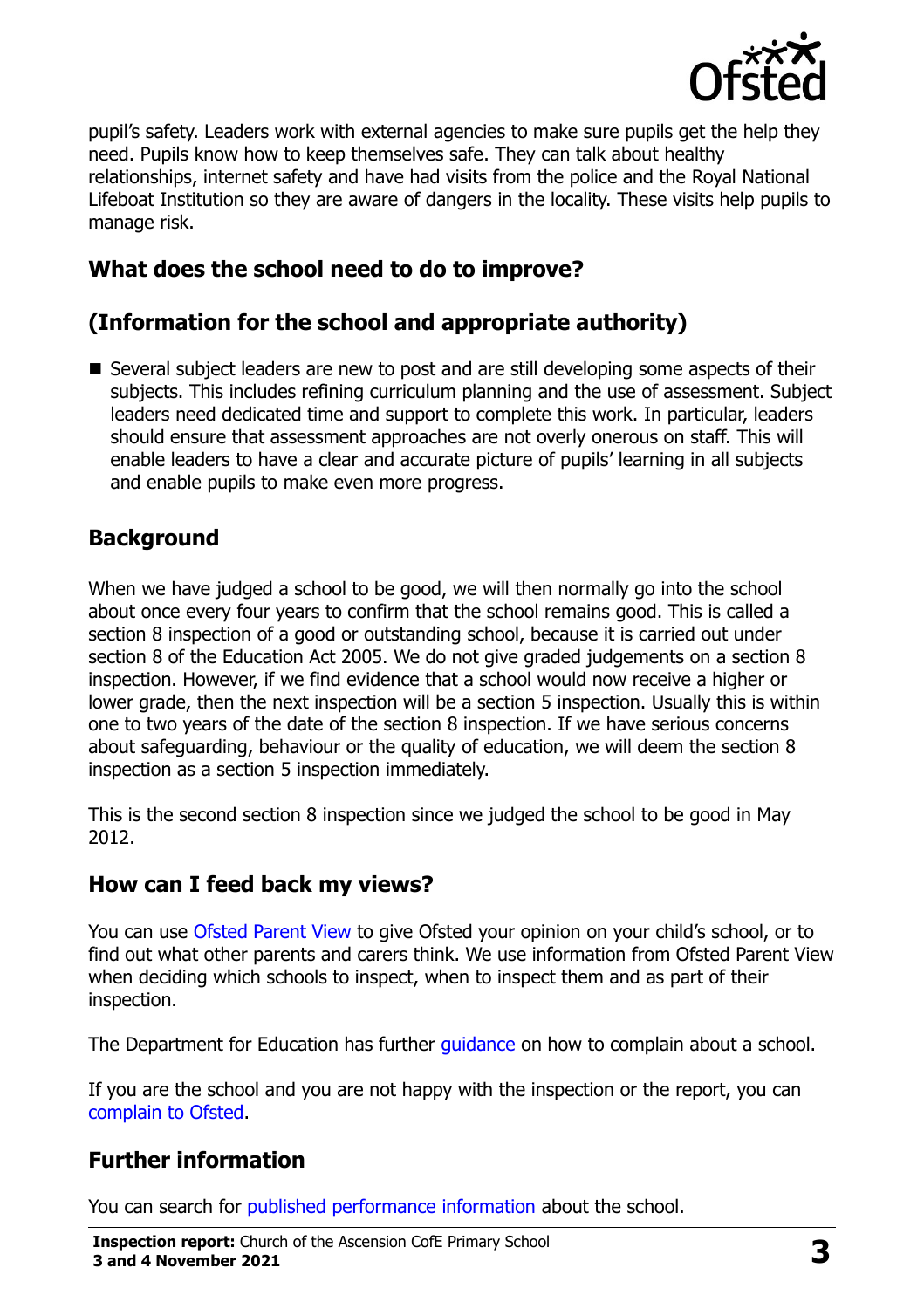

In the report, '[disadvantaged pupils](http://www.gov.uk/guidance/pupil-premium-information-for-schools-and-alternative-provision-settings)' refers to those pupils who attract government pupil premium funding: pupils claiming free school meals at any point in the last six years and pupils in care or who left care through adoption or another formal route.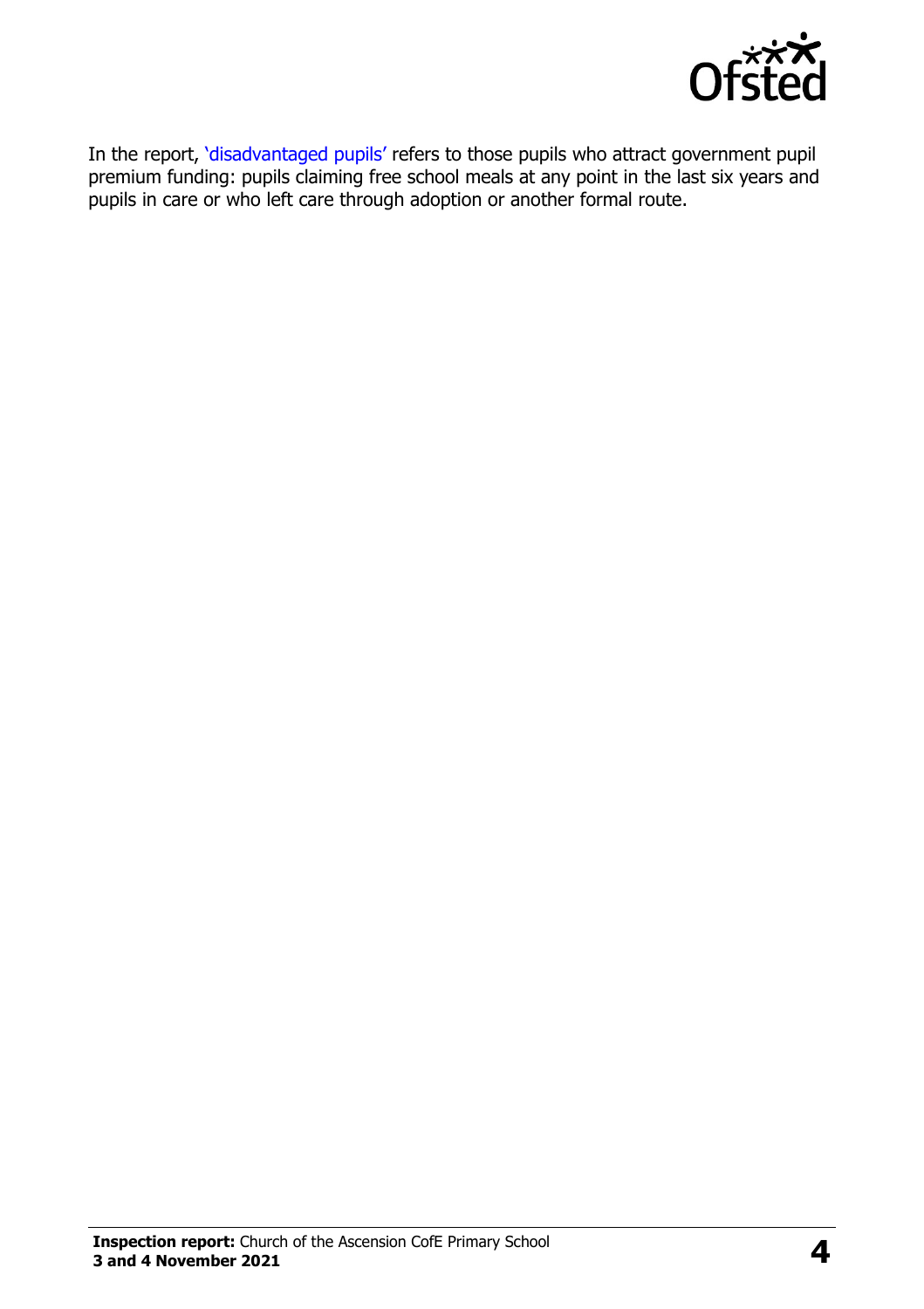

#### **School details**

| Unique reference number             | 103835                                                               |
|-------------------------------------|----------------------------------------------------------------------|
| <b>Local authority</b>              | <b>Dudley</b>                                                        |
| <b>Inspection number</b>            | 10200280                                                             |
| <b>Type of school</b>               | Primary                                                              |
| <b>School category</b>              | Voluntary controlled                                                 |
| Age range of pupils                 | 4 to 11                                                              |
| <b>Gender of pupils</b>             | Mixed                                                                |
| Number of pupils on the school roll | 306                                                                  |
| <b>Appropriate authority</b>        | The governing body                                                   |
| <b>Chair of governing body</b>      | <b>Tom Davies</b>                                                    |
| <b>Headteacher</b>                  | Stephen Hudson                                                       |
| <b>Website</b>                      | www.chur-ascen.dudley.sch.uk                                         |
| Date of previous inspection         | 1 November 2016, under section 8 of the<br><b>Education Act 2005</b> |

### **Information about this school**

- The school has recently been given permission to convert to an academy. There are plans in place for it to join a trust in January 2022.
- $\blacksquare$  Many middle leaders and subject leaders are new to post. The key stage 1 and key stage 2 coordinators are new to their roles, as is the school's special educational needs coordinator (SENCo).
- $\blacksquare$  The school does not use any alternative providers.
- The school is a voluntary controlled Church of England school. The last section 48 inspection was carried out in June 2017. The next inspection is due in 2022.

## **Information about this inspection**

- This was the first routine inspection the school received since the COVID-19 pandemic began. The inspector discussed the impact of the pandemic with school leaders and have taken that into account in her evaluation.
- The inspector met with the headteacher, the SENCo, the English, mathematics and geography leaders and class teachers. The inspector also met with five governors.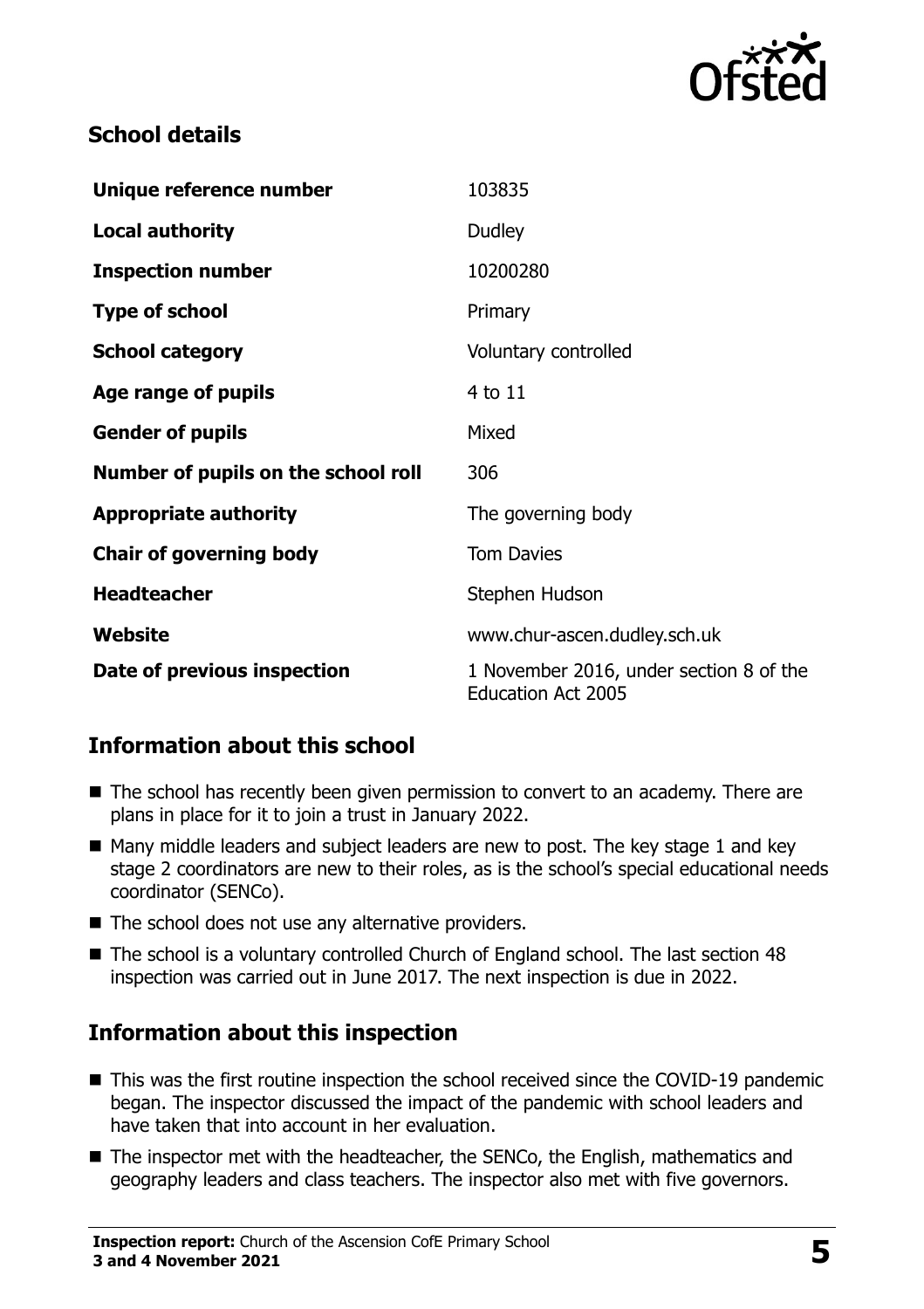

- Deep dives were carried out in English, mathematics and geography. For each deep dive, the inspector looked at curriculum planning and spoke to leaders about their subjects. The inspector conducted joint lesson visits with the headteacher, spoke to pupils about their work and wider school experiences and looked at a range of pupils' work.
- The inspector scrutinised a wide range of safeguarding information, including the school's safeguarding policy, spoke to staff and pupils about safeguarding and looked at how pupils learn to keep themselves safe. The inspector spoke to the safeguarding lead about the recording and reporting of any safeguarding incidents.
- The inspector also checked the school's website.

#### **Inspection team**

Heather Phillips, lead inspector Her Majesty's Inspector